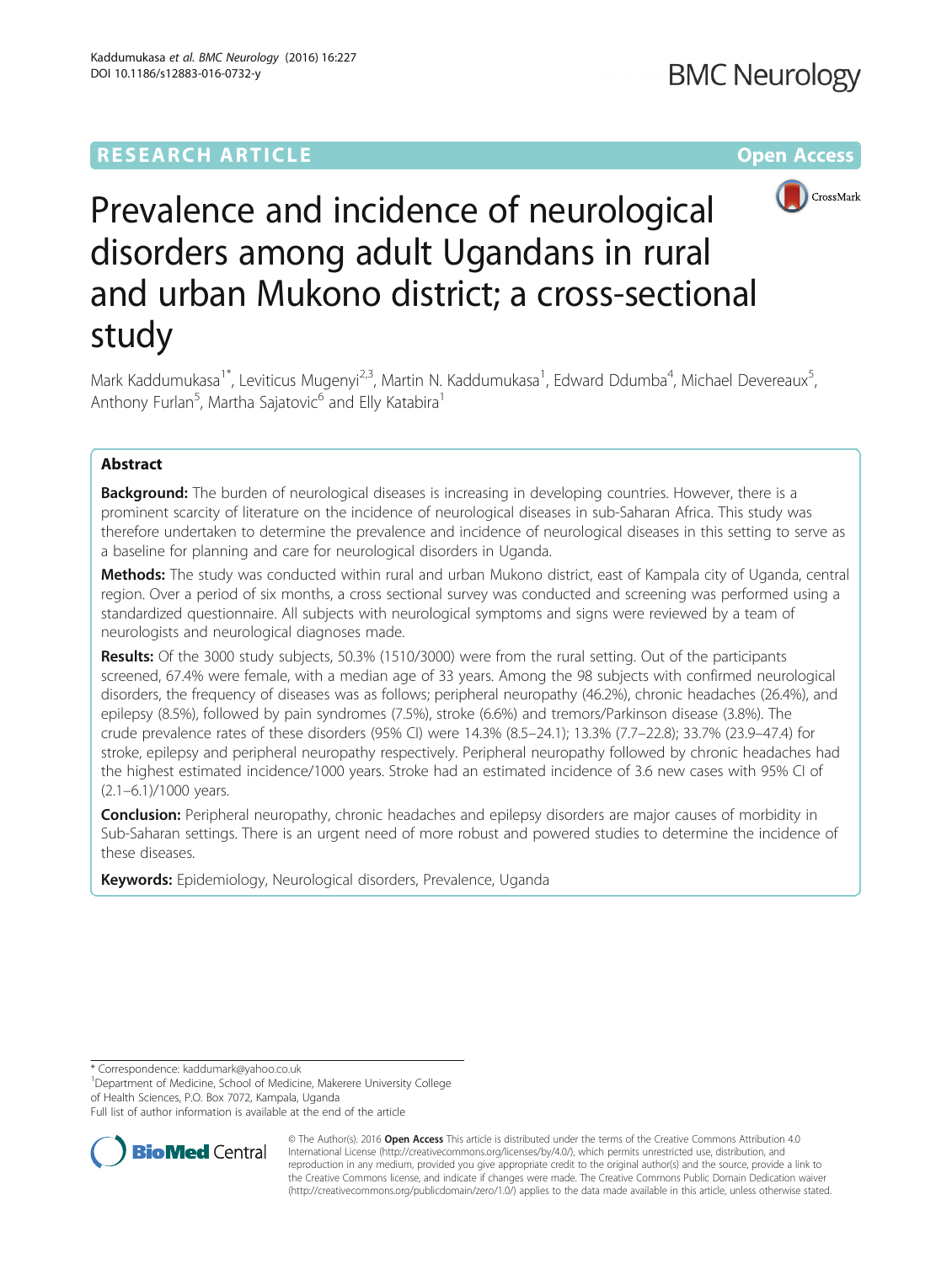## Background

Neurological diseases contribute significantly to morbidity and mortality worldwide. Globally, stroke is the second leading cause of death after ischemic heart disease [\[1](#page-8-0), [2](#page-8-0)]. The burden of neurological conditions in sub-Saharan Africa has been increasing over the years [[3\]](#page-8-0). Neurological disorders contributed to 92 million disability-adjusted life-years (DALY) in 2005 and were projected to 103 million in 2030 worldwide [[4\]](#page-8-0). The annual incidence of stroke has been estimated to be 316 per 100 000, and a prevalence of up to 315 per 100 000 with a three-year fatality of up to 84% in Africa [[5\]](#page-8-0). The yearly age-adjusted rates of stroke per 100,000 people in the developing countries, the 15 to 64 age group averaged 49 per 100,000, four times the rates in developed countries. To date, most data on mortality have been hospital-based, although the majority of stroke deaths in the region are thought to occur at home [\[6](#page-8-0)].

Epidemiological data plays an important role in identification of disease occurrence and patterns as well as associated risk factors and etiology [[7](#page-8-0), [8\]](#page-8-0). The World Health Organization estimates that by the year 2030, 80% of all strokes will occur in low and middle income countries like Uganda [[9\]](#page-8-0) which are still battling with the scourge of communicable diseases like HIV/AIDS, malaria and tuberculosis. It is also clear that, as economies improve in resource-limited areas of the world, with associated changes in lifestyle, diet and environment, diseases more often associated with the Western world (such as stroke) are on the rise.

Neurological diseases may cause disproportionate burden in sub-Saharan Africa compared to developed countries. In Africa, stroke occurs in younger agegroups (30–69 years), and the resultant economic impact is felt on country's health system as well as the loss of income and production of those affected either directly or indirectly by the disease [[10](#page-8-0)]. Epilepsy is a much more frequent cause of death in Sub-Saharan Africa than in developed countries [[11](#page-8-0)]. A communitybased study done in Ethiopia revealed that 6.3% of people with epilepsy had died over a two-year period and one-third in 20 years [[12\]](#page-8-0). In Africa, epilepsy mortality is primarily due to poorly controlled seizures and from accidents in addition to the sudden unexpected death in epilepsy (SUDEP) that is known throughout the world [[11](#page-8-0)]. It is worth noting that these frequencies are likely underestimates, particularly in resource-limited areas of the world because of poor health reporting and limited health infrastructure. In spite of many Africans dying prematurely from neurological diseases, an epidemiological transition is being observed with an increase in longevity and increase in those who develop neurological diseases that more commonly present in later-life [[13](#page-8-0)]. This transition and an increasing prevalence of neurological diseases in sub-Saharan Africa pose a major threat to livelihood and economic development.

Unfortunately, there is little epidemiological data in neurological conditions in many Sub-Saharan African countries. No adequate research has been done to determine the prevalence or incidence of neurological diseases within the Ugandan population. Therefore, our study objective was to determine the prevalence of neurological diseases in urban and rural populations of Mukono, a region surrounding the Ugandan capital of Kampala. This study serves as a starting point to inform policy on the prevalence and incidence of neurological diseases, and also serve as a baseline for planning and care for neurological disorders in Uganda.

## **Methods**

## Study design

This was a cross-sectional study.

## Study site and settings

The study was conducted in Mukono district which lies in the central region of Uganda. It shares boundaries with the districts of Buikwe in the East; Kayunga along River Sezibwa in the North; Luwero in the North West; Kampala and Wakiso in the South-West; and Lake Victoria and Tanzania in the South. The district headquarters are situated in Mukono town, 21 kms East of Kampala city. The 2002 population census projected Mukono's population to be 536,400 people with a population density of 495 people per km<sup>2</sup>. Currently, the population under 18 years is 443,946; the youth (18–30) are 175,708, while those aged 60 years and above are 38,975 [\[14\]](#page-8-0). Mukono district has two health centre IV, 13 health centre III, 21 health centre II, 85 private clinics, 320 registered drug shops, 25 domiciliary maternity units and two private not for profit religious based hospitals.

Using a cross sectional community based survey, we randomly selected 3000 adults, aiming at interviewing at least one adult per household selected. About 1500 subjects from two sub-counties of Mukono Town Council and Kojja over a 6 months period from June 2014 – December 2014 were enrolled for this study. Mukono Town Council and Kojja sub-counties represented urban and rural populations respectively. This classification was based on information from the Mukono district administration and the current level of urbanization. During this community survey, 3000 adults were screened from the list of households randomly generated from a census database at each sub – county. The stepwise approach was followed as shown below; Administration of a questionnaire, physical measurements such as weight, height, waist hip ratio, blood pressure and neurological examination and laboratory measurements; including fasting blood glucose and lipid parameters [\[15](#page-8-0)].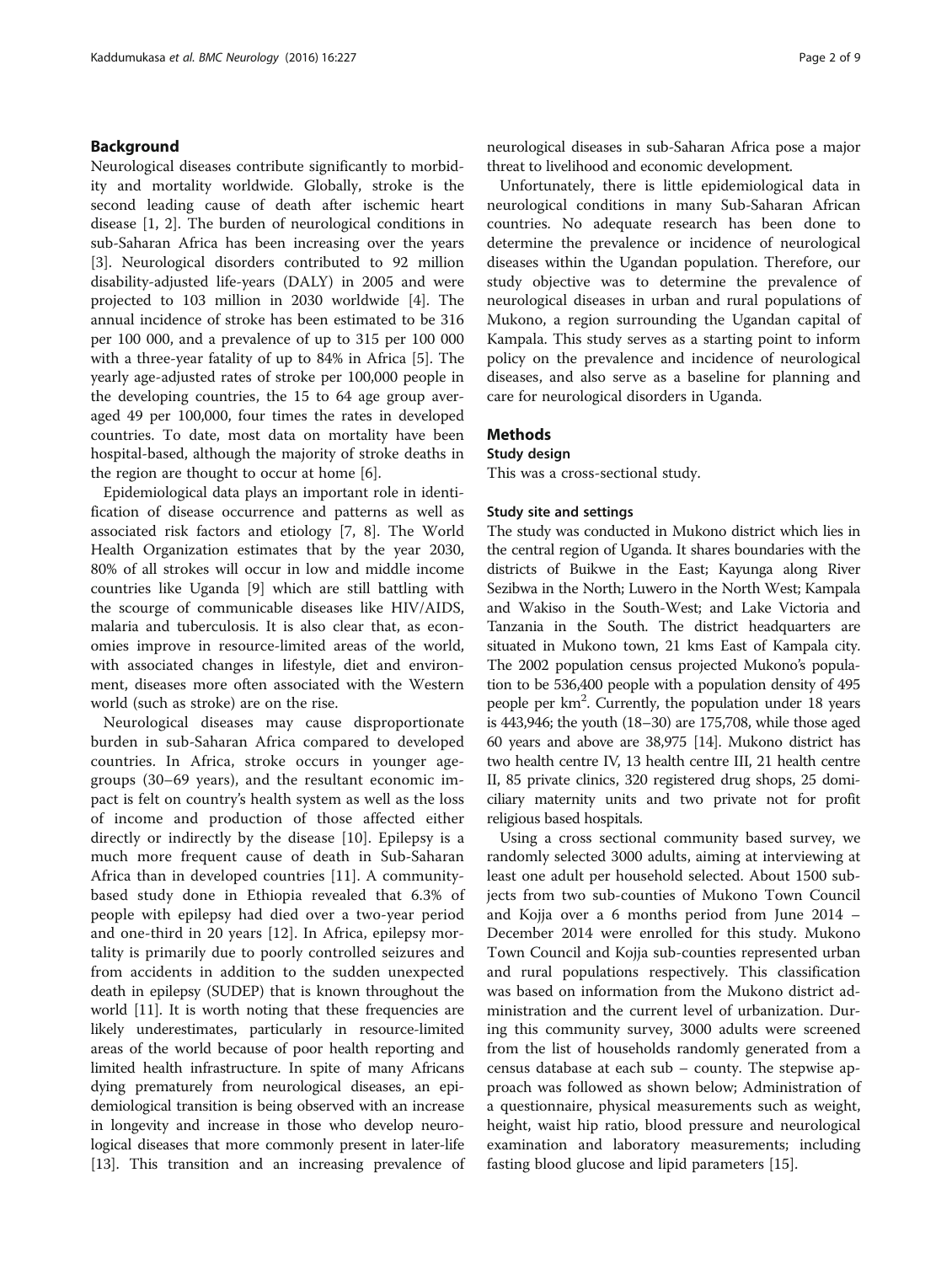## Sample size calculations

We considered a sample of 3000 participants, larger than 2232 which was used by Dewhurst et al. (2012) [[16\]](#page-8-0). A larger sample size was considered to account for uncertainty of non-response.

We therefore selected 3000 study participants (1500 rural and 1500 urban) for this survey using multi-stage sampling procedure at the sub-county, parish and village level, using the sampling frame will be acquired from the enumeration study.

## Study procedures

#### Participant notification

A village was targeted for recruitment once their local council agreed to participate and community meetings explaining study activities had taken place. The next step of securing engagement with the study involved direct participant candidate notification, which happened a week before arrival of the survey teams. The notification procedures were carried out to ensure maximum participant availability when the survey teams arrived, and also provide an opportunity to answer any questions about the study.

Written informed consent from all study participants was obtained before enrolment, including the use of reliable intermediaries as appropriate to ensure that the implications of participation were fully understood. Eligible adult participants and emancipated minor participants also provided informed consent. Emancipated minors are defined by the Ugandan National guidelines for Research involving human as Research participants as individuals below the age of majority, who are pregnant, married, have a child or provide for their own livelihood [\[17](#page-8-0)].

#### Participant recruitment

Our study used the modified version of a survey questionnaire developed by the World Health Organization (WHO) protocol for Epidemiological Neurological Disorders in developing countries which has been used by earlier studies [[16](#page-8-0), [18\]](#page-8-0). The sensitivity of the screening instrument ranges from 96% and specificity was 86% [\[19\]](#page-8-0). The interviewers were trained by neurologists in the research team.

#### Survey screening (study phase I)

At the community level, house-to- house screening of residents was undertaken by trained interviewers. During the survey, only residential buildings were surveyed and demographic plus other relevant clinical information were obtained from the participants or household member such as a parent or first degree relative, if the person was unavailable or unable to respond appropriately to the questions asked.

All adult members of a household were eligible to take part in the survey, however only one adult member of the household member was selected to participate in the survey. If he/she agreed in principle to take part in the survey, a written informed consent was then obtained and the participant given a study number. The selected household member then would be requested to respond to the survey questionnaire. If an individual declined to participate then they would be replaced by other eligible household member where possible or the next household is approached (Fig. 1).

## Neurological examination (study phase II)

After the survey, study participants who were responded affirmatively for any neurological disorder in the screening form were scheduled for a complete neurological examination performed by a neurologist on a given day at the local health center nearby. A clinical examination questionnaire included additional pain, neuropathy, epilepsy, headache, Parkinson's disease and stroke-specific questions to further validate the diagnosis. Disease condition duration, symptoms, drug history and risk factors were also assessed.

#### Diagnostic criteria

The burden of the neurological disorders was determined as point prevalence, and defined as the proportion of

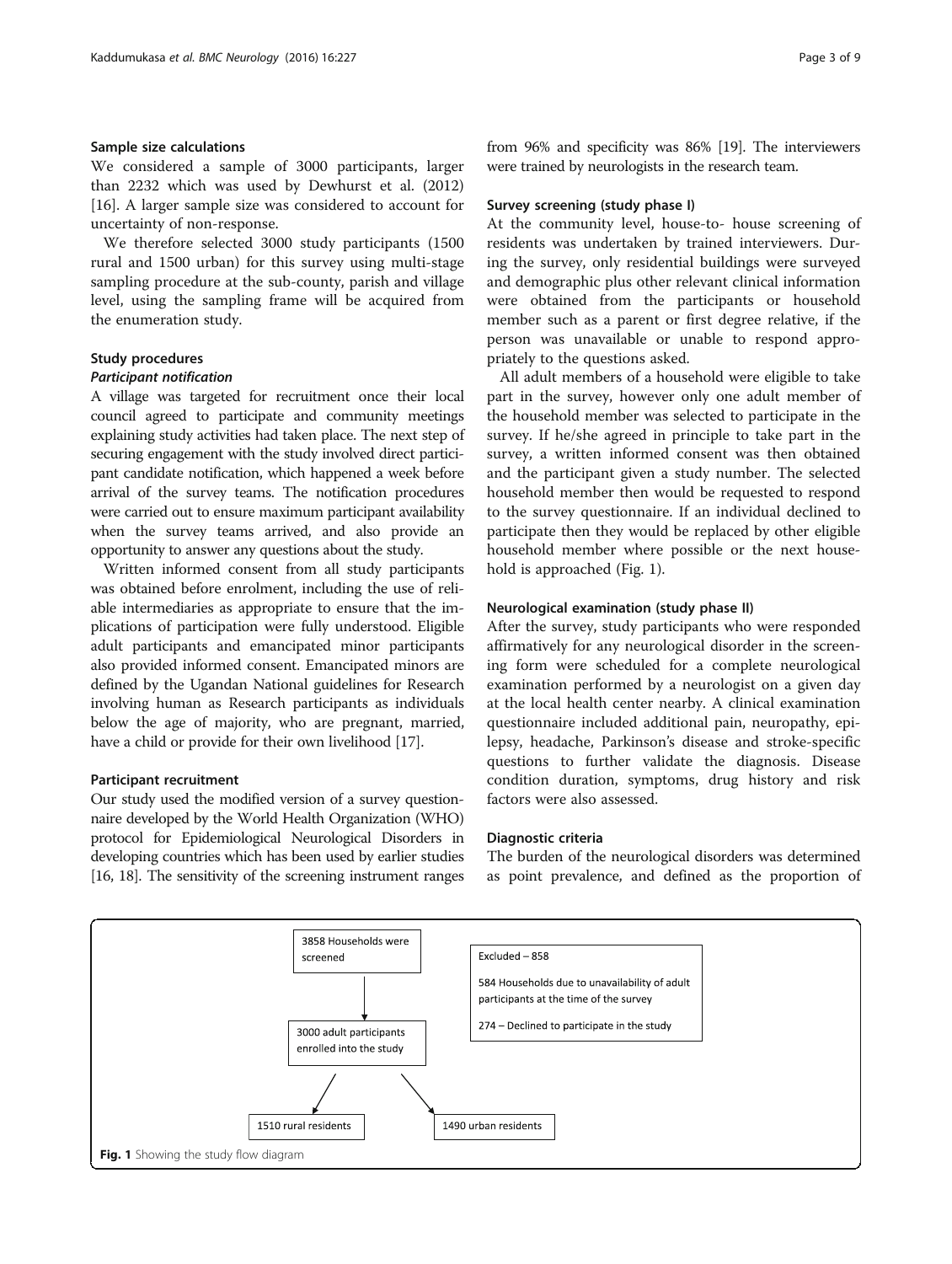patients who had a specific neurological diagnosis at the day of contact with the study researchers. The diagnoses were based on the WHO classifications of diseases [[20](#page-8-0)]. The diagnoses of these diseases were considered definite if (1) Other physicians had previously the neurological condition and the study neurologist concurred with the diagnosis and (2) the study neurologist found presenting sequelae consistent with such a diagnosis.

## Collection of survey questionnaire data

After obtaining informed consent, the survey team collected the required information using a structured pre-tested questionnaire. The questionnaire was administered by face to face personal interviews at a research clinic or selected area, ensuring a setting that provided maximum privacy to conduct the interview, demographic data (age, sex, address), dietary, tobacco and alcohol consumption and medical history, socioeconomic status, family history and symptoms of neurological disease including chronic headaches, seizures, limb weakness etc. were assessed.

#### Neurological assessments

The screening instrument for neurological disorders was adopted from a previous survey conducted in Tanzania having a sensitivity of 87.8% and specificity of 94.9% [[16](#page-8-0)]. For all subjects who responded yes to the survey screening questionnaire an appointment for a neurological exam was scheduled within two days (Additional file [1\)](#page-7-0). A full neurological history and examination was performed by a team of neurologists who would confirm or exclude a neurological disease. The individual results of the screening questionnaire, neurological history and examination were validated with a neurologist (KM, MNK, ED) were appropriate.

#### Ethical considerations

Ethical approval for the study was obtained from Makerere University College of Health Sciences' School of Medicine review board and ethics committee Ref number 2013–145 and Uganda National Council of Science and Technology Ref Number. HS1551. Written informed consent was obtained before enrolling the participants into the study.

## Statistical analysis

When dealing with binary outcomes from cross-sectional studies, several alternatives to logistic regression have been proposed to estimate prevalence, prevalence ratio, incidence rate and incidence rate ratio. Some of the alternative models include log-binomial regression, Poisson regression [\[21\]](#page-8-0) and complementary log-log model, where the link function is log(− log(1 -π)) and the distribution is binomial [[22\]](#page-8-0). In this paper we applied the Poisson model to estimate the prevalence and prevalence ratios, and

complementary log-log model to estimate incidence and incidence rates. We fitted these models to each health condition (coded 0 if absent and 1 if present). We used only the intercept models to estimate both the prevalence and incidence rate. Later, we included covariates like sex into the models to estimate the ratios. For the complementary log-log model, the logarithm of the individual's age (a) in year was set as an offset variable. The incidence of a particular condition was then estimated by exponentiation of the model coefficient. Since log(a), expressed as years of age, was included in the model as offset for each condition, the exponential of the constant in each case, is the estimated annual incidence rate. The estimates per 100,000 years rates were obtained simply by multiplying the annual incidence rates by 100,000. The latter rates were presented for comparison purposes with prior studies. All the analyses were done in STATA version 12 (Stata Corporation, College Station, TX, USA).

## Results

## Baseline demographics

A total of 3000 subjects were screened from 3858 households, with 50.3% (1510/3000) from the rural setting. Out of the participants screened, 67.4% were female, with a median age (IQR) of 33 (26–47) years. (See Table 1) Majority of the study participants 84.9% (2547/3000) were Baganda by tribe, which is the predominant tribe within the study settings.

## Table 1 Distribution of the baseline characteristics of the screened patients

| Baseline characteristic         |        | Total | N(%                 |
|---------------------------------|--------|-------|---------------------|
| Residence                       | Urban  | 3000  | 1490 (49.7)         |
|                                 | Rural  | 3000  | 1510 (50.3)         |
| Gender                          | Male   | 2964  | 966 (32.6)          |
|                                 | Female | 2964  | 1998 (67.4)         |
|                                 |        |       | Mean (SD)           |
| Blood pressure: Systolic (A/)   |        | 2948  | 132.8 (22.3)        |
| Blood pressure: Diastolic: (/B) |        | 2948  | 81.0 (20.0)         |
| Pulse                           |        | 2947  | 80.2 (14.9)         |
| Weight in Kg                    |        | 2925  | 64.3 (14.9)         |
|                                 |        |       | Median (IQR)        |
| Age in years                    |        | 2936  | 33 (26-47)          |
| Height in cm                    |        | 2938  | 161.3 (156-167)     |
| Body Mass Index (BMI)           |        | 2915  | $23.4(20.8 - 27.4)$ |
| <b>BMI</b> classifications      |        |       |                     |
| Under weight                    |        | 2915  | 218 (7.5)           |
| Normal weight                   |        | 2915  | 1555 (53.3)         |
| Over weight                     |        | 2915  | 702 (24.1)          |
| Obese                           |        | 2915  | 440 (15.1)          |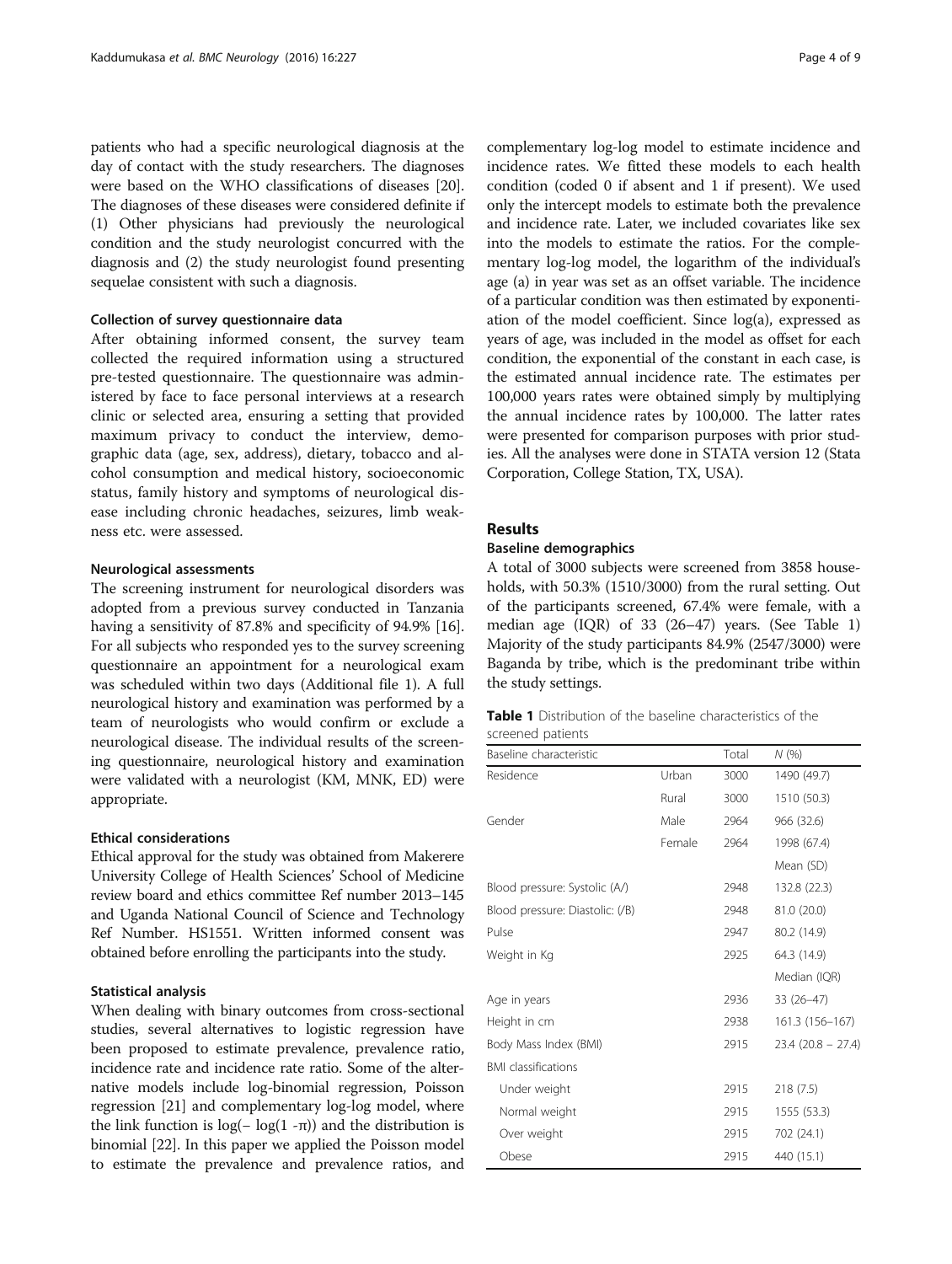## Response to the screening questionnaire

Among the study participants, 45.1% (1352/3000) responded yes to one or more of the study questions in the screening questionnaire. The most common response was having persistent loss of sensation (numbness) in arms or legs or hands or feet not due to cold weather 66.2% (895/1352). The least common response was having polio that resulted in long term problems/ disability contributing 1.0% (14/1352). See Table 2.

Among the 1352 study participants, 5.0% (68) reported that they had been told that they have a neurological disorder. However, only 38.2% (26/68) could specify the type of the neurological disorder and of these 22.2% (15/68) noted that the neurological disorder was present at the time of the survey. Stroke and epilepsy were the most common accounting for 40 and 31.3% respectively. Other disease conditions specified included spinal cord problems, mental disorder and cerebral palsy with 2 (13.3), 1 (6.7) and 1 (6.7%) respectively.

## Prevalence of neurological disorders among the study participants

The highest prevalence of diagnoses made within the study group in descending order were; Peripheral neuropathy, chronic headaches, stroke epilepsy, pain syndromes and tremors (Table [3\)](#page-5-0). Out of the 1352 respondents to the screening questionnaire, a total of 98 neurological cases were observed in this group of participants who turned up at the health facilities on the scheduled days. Peripheral neuropathy had 33 cases, chronic headaches 20 cases, stroke 14 cases, epilepsy 13 cases, pain syndromes 10 and tremors had 8 cases. Among the chronic headaches, cluster headaches had the lowest crude prevalence rate of 1% with 95% CI of 0.1–7.2.

## Distribution of neurological diseases according to age and sex among the study participants

Nearly, two thirds of the study participants were female, 77.6% (76/98) and overall they were diagnosed with more diseases than males. Among those diagnosed with the following neurological disorders; pain syndromes, peripheral neuropathy, epilepsy, chronic headaches, and stroke, 70, 78.8, 69.2, 80 and 85.7% respectively were female. Migraine headaches were the most common type of chronic headache contributing 65%, with 85% of the sufferers being female. Stroke was more prevalent among females with prevalence of 15.8% compared to 9.1% for males. Females also had a higher prevalence (95% CI) of peripheral neuropathy 34.2% (23.3–50.2) and migraine headaches 14.5% (8.0–26.1) compared to males with 31.8% (15.2–66.7) and 9.1% (2.2–36.3) respectively. Male had a higher prevalence for epilepsy, pain syndromes, tremors and tension headaches (See Table [4](#page-5-0)).

| Table 2 Distribution of the screened patients who responded |
|-------------------------------------------------------------|
| yes to one or more of the study questions in the screening  |
| questionnaire                                               |

| чисэноннанс                                                                                                                                                                                 |            |
|---------------------------------------------------------------------------------------------------------------------------------------------------------------------------------------------|------------|
| $(N = 1352)$                                                                                                                                                                                | Yes N (%)  |
| Have Persistent loss of sensation (numbness)<br>in arms or legs or hands or feet that is not<br>just due to cold or pain                                                                    | 895 (66.2) |
| Have severe recurrent headaches that<br>stop one from doing normal daily activities                                                                                                         | 434 (32.1) |
| Have persistent weakness in any arms or<br>legs, one side or both sides of the face                                                                                                         | 301 (22.3) |
| Have current weakness down one side<br>of the body                                                                                                                                          | 267 (19.8) |
| Have problem opening or closing eye (s)<br>that cannot be explained by tiredness or<br>any other reason.                                                                                    | 203 (15.0) |
| Have problem balancing on legs or difficulty<br>walking that is due to pain or injury                                                                                                       | 163 (12.1) |
| Have recurrent attacks of violent shaking in<br>one arm and/or one leg and/or in one side<br>of the face that are not just brief tremors of<br>the hands after working hard                 | 108(8.0)   |
| Have arms or legs shake multiple times every<br>day not due to alcohol or working hard                                                                                                      | 88 (6.5)   |
| Have recurrent attacks involving falling with<br>loss of consciousness and violent shaking<br>of the limbs                                                                                  | 87 (6.4)   |
| Have shaking of hand, leg or trunk which<br>cannot be controlled                                                                                                                            | 85 (6.3)   |
| Have neurological disorder (a disorder<br>affecting brain, spinal cord or nerves)                                                                                                           | 68 (5.0)   |
| Shuffles feet and takes small steps when<br>walking not just because of pain                                                                                                                | 58 (4.3)   |
| Have persistent weakness of one or both<br>sides of face present                                                                                                                            | 49 (3.6)   |
| Ever had a stroke that resulted in long term<br>problems/disability                                                                                                                         | 47 (3.5)   |
| Walk like one who has taken alcohol yet not                                                                                                                                                 | 46 (3.4)   |
| Have recurrent short attacks of severe shock<br>like pain affecting one side of the face                                                                                                    | 40(3.0)    |
| Have persistent problems pronouncing words<br>not just because of having a sore throat or<br>mouth that affects him/her most of the time                                                    | 36(2.7)    |
| Have persistent problems with coordination<br>such as stirring a cup of tea with a spoon or<br>buttoning clothes that is not due to pain in<br>hands or arms or because of drinking alcohol | 25 (1.9)   |
| Have head shake all or most of the time such<br>that it is visible                                                                                                                          | 21(1.6)    |
| Have been told to have epilepsy or epileptic<br>fits or seizures                                                                                                                            | 21 (1.6)   |
| Have been told to have Parkinson's disease                                                                                                                                                  | 19 (1.4)   |
| Have ever had polio that resulted in long<br>term problems/disability                                                                                                                       | 14(1.0)    |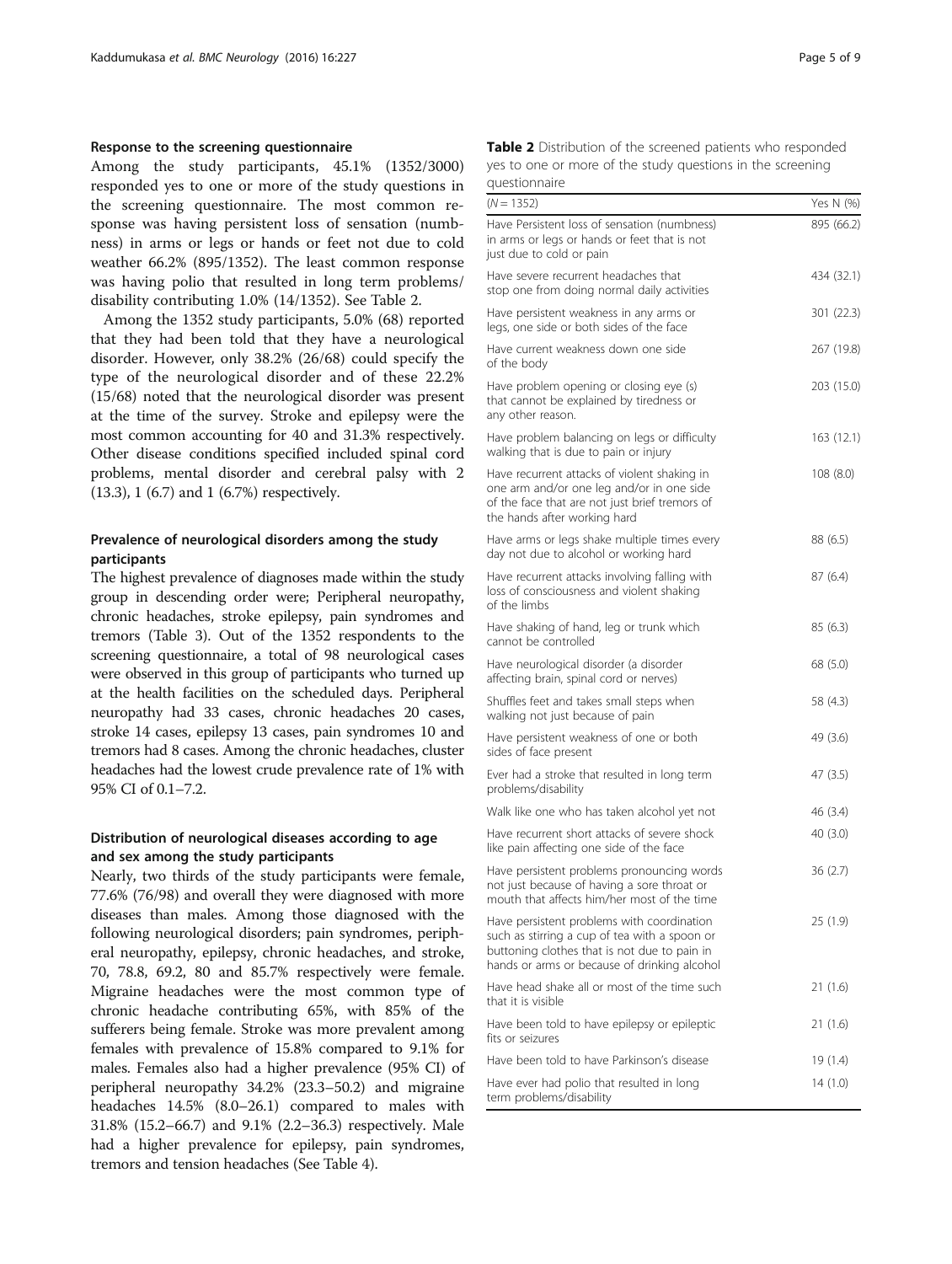<span id="page-5-0"></span>Table 3 Crude prevalence of diagnosed diseases among the study population  $(N = 98)$ 

| Diagnosed<br>diseases | Number of<br>observed cases | Crude prevalence<br>% (95% CI) |
|-----------------------|-----------------------------|--------------------------------|
| Stroke                | 14                          | 14.3 (8.5-24.1)                |
| Epilepsy              | 13                          | 13.3 (7.7-22.8)                |
| Pain syndrome         | 10                          | $10.2(5.5 - 19.0)$             |
| Peripheral neuropathy | 33                          | 33.7 (23.9-47.4)               |
| Tremors               | 8                           | $8.2(4.1 - 16.3)$              |
| Chronic headaches     | 20                          | 20.4 (13.2-31.6)               |

## Age distribution and estimated incidence according to the diseases

The subjects with epilepsy were younger with a median age in years (IQR) of 27 (22–32) compared to stroke subjects with median age of 57.5 (45–75) years. The median ages for peripheral neuropathy and pain syndromes were similar at 45 years. Among those with chronic headaches, the median age for migraine, tension and cluster was 40, 46.5 and 27 years respectively (Table 5).

Peripheral neuropathy followed by chronic headaches had the highest estimated incidence/1000 years. Stroke had an estimated incidence of 3.6 new cases with 95% CI of  $(2.1-6.1)/1000$  years (Table [6\)](#page-6-0). There were no differences among those who were normal, underweight, overweight and obese study participants (Table [7](#page-6-0)).

## Discussion

Sub-Saharan Africa is experiencing a dramatic increase in non-communicable diseases (NCDs) [\[23\]](#page-8-0) including neurological conditions. Determining the distribution of neurological disorders in sub-Saharan Africa is needed to enable health care planning. There is a dearth of information on incidence and morbidity of non-communicable diseases in sub-Saharan Africa, including Uganda.

| Diagnosed diseases    | Median age (IQR) |
|-----------------------|------------------|
| Stroke                | 57.5 (45-75)     |
| Epilepsy              | $27(22-32)$      |
| Pain syndrome         | $45(27-60)$      |
| Peripheral neuropathy | $45(31-56)$      |
| Tremors               | $41.5(27-65.5)$  |
| Chronic headaches     | 40.0 (26.5-52.5) |

Table 5 Median age for diagnosed diseases among the study population  $(N = 98)$ 

\*\*\*un-estimable due to 1 case observed

This is the first neurological disorders survey done in Uganda. The overall point prevalence of neurological diseases was 3.3%. The crude prevalence of stroke was 14.3%; (95% CI:8.5–24.1). This is within the worldwide prevalence of stroke which varies between 4 and 20 per 1000 population [[24, 25](#page-8-0)]. The estimated incidence (95% CI) for stroke was 360 (210–610) per 100,000 years. This is higher than figures reported from Nigeria, 134/ 100,000 [\[26\]](#page-8-0) but lower than settings such as 424/100,000 in Bombay, India, [\[27\]](#page-8-0) 461/100,000 in Cotonou, Benin [[28](#page-8-0)], and 620/100,000 in China [\[29\]](#page-8-0). Our observed trend of increasing stroke prevalence among women differs from earlier studies [[25](#page-8-0), [30](#page-8-0), [31](#page-8-0)]. Plausible reasons for this observation include the fact that more women seek health care compared to men [\[32](#page-8-0), [33](#page-8-0)]. Reports from hospitalbased studies still show that more than half of stroke subjects admitted are female.

The crude prevalence of epilepsy in our survey was 13.3% (95% CI of 7.7–22.8) with an incidence rate of 320/100,000 years (95% CI of 180–540) in Mukono district. This is lower than rates reported in Egypt (550/ 100,000), UK (400/100,000) and India (883/100,000). However, this is higher than an earlier study conducted in Uganda which reported an overall crude incidence

| <b>Table 4</b> Prevalence of diagnosed diseases among the study population, adjusted for sex (male = 22, female = 76) |  |  |  |
|-----------------------------------------------------------------------------------------------------------------------|--|--|--|
|-----------------------------------------------------------------------------------------------------------------------|--|--|--|

| Diagnosed diseases    | Sex    | Number of observed cases | Prevalence % (95% CI) | Prevalence ratio (95% CI) |
|-----------------------|--------|--------------------------|-----------------------|---------------------------|
| Stroke                | Male   | 2                        | $9.1(2.3 - 36.3)$     | Reference                 |
|                       | Female | 12                       | 15.8 (9.0-27.8)       | $1.7(0.4 - 7.8)$          |
| Epilepsy              | Male   | $\overline{4}$           | 18.2 (6.8-48.4)       | Reference                 |
|                       | Female | 9                        | $11.8(6.2 - 22.8)$    | $0.7(0.2 - 2.1)$          |
| Pain syndrome         | Male   | 3                        | 13.6 (4.4-42.3)       | Reference                 |
|                       | Female | 7                        | $9.2(4.4 - 19.3)$     | $0.7(0.2 - 2.6)$          |
| Peripheral neuropathy | Male   | 7                        | 31.8 (15.2-66.7)      | Reference                 |
|                       | Female | 26                       | 34.2 (23.3-50.2)      | $1.1(0.5-2.5)$            |
| Tremors               | Male   | $\overline{2}$           | $9.1(2.2 - 36.3)$     | Reference                 |
|                       | Female | 6                        | $7.9(3.5-17.6)$       | $0.9(0.2-4.3)$            |
| Chronic headaches     | Male   | $\overline{4}$           | 18.2 (6.8-48.4)       | Reference                 |
|                       | Female | 16                       | 21.1 (12.9-34.4)      | $1.2(0.4-3.5)$            |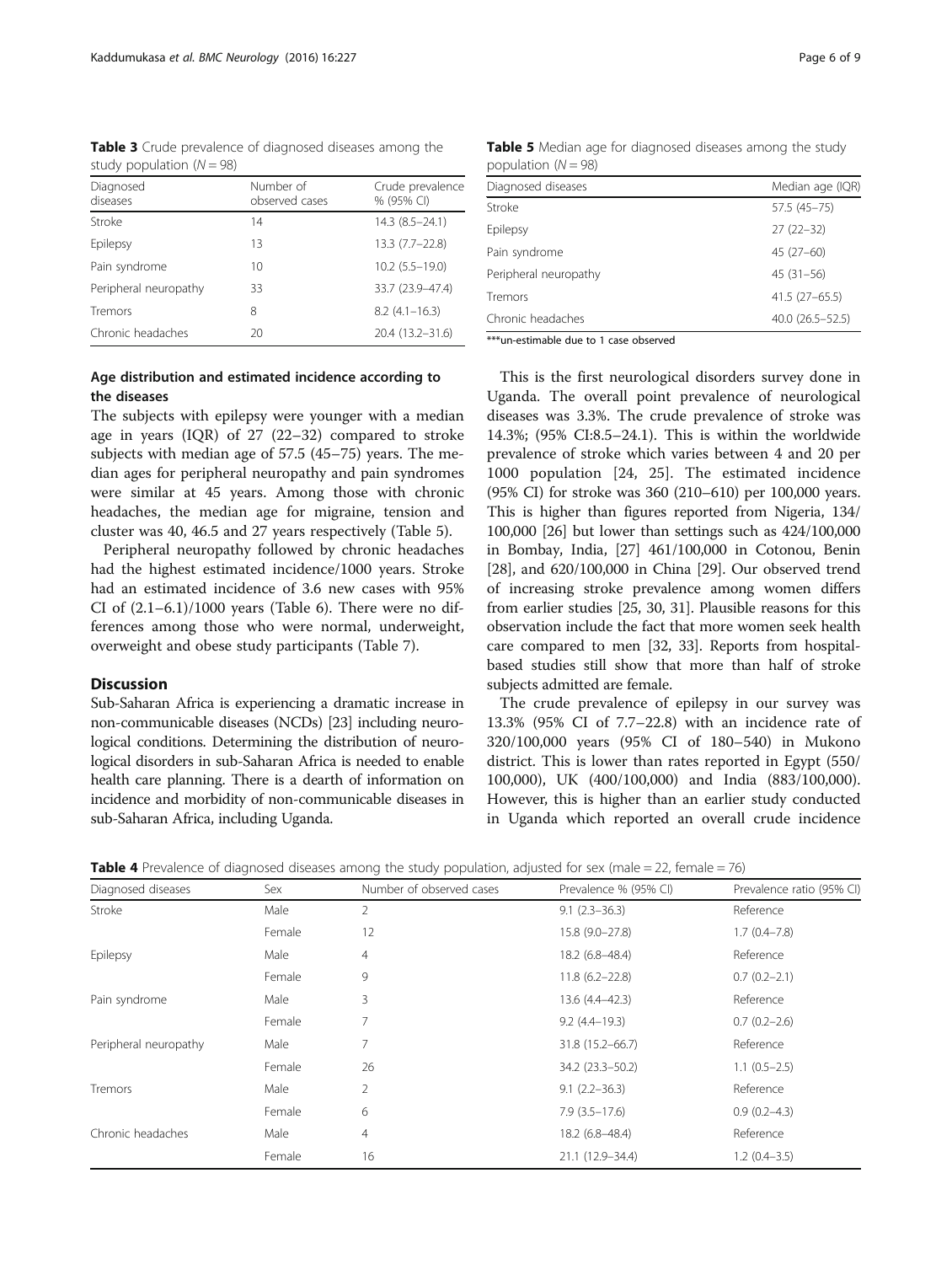<span id="page-6-0"></span>Table 6 Incidence of diagnosed diseases among the study population adjusted for age using log (age) as an offset variable  $(N = 98)$ 

| Diagnosed diseases    | Incidence (95% CI) per  | Incidence (95% CI) per      |  |
|-----------------------|-------------------------|-----------------------------|--|
|                       | 1000 years <sup>a</sup> | 100, 000 years <sup>b</sup> |  |
| Stroke                | $3.6(2.1-6.1)$          | 360 (210-610)               |  |
| Epilepsy              | $3.2(1.8-5.4)$          | 320 (180-540)               |  |
| Pain syndrome         | $2.4(1.3-4.5)$          | 240 (130-450)               |  |
| Peripheral neuropathy | $9.4(6.6 - 13.2)$       | 940 (660-1320)              |  |
| Tremors               | $1.9(0.9 - 3.9)$        | 190 (90-390)                |  |
| Chronic headaches     | $5.1(3.3 - 8.0)$        | 510 (330-800)               |  |

<sup>a</sup>Estimated number of new cases per 1000 years

<sup>b</sup>Estimated number of new cases per 100,000 years

rate of 215 per 100000 person-years, (age-adjusted: 156 per 100000 person-years). People with epilepsy in our survey were not routinely attending and receiving antiepileptic therapy for their seizure control. The treatment gap in our setting appears due to problems with medication access, lack of follow-up, and epilepsy stigma.

The overall prevalence of chronic primary headaches was 18.4% (95% CI), this is slightly lower than earlier studies in similar regions in Africa. A higher prevalence was recorded in Zambia (72%) (gender- and habitationadjusted 61.6%) [\[34](#page-8-0)] whereas, lower prevalence was reported in Ethiopia (21.6%) [\[35](#page-8-0)] and Tanzania (23.1%) [[36\]](#page-8-0). The differences in the prevalence could be attributed to different methodologies used, as well as cultural and population characteristics of the studied patients. Female predominance is an almost consistent finding in many other studies, which reflects the fact that primary headaches are more common in women [\[37](#page-8-0)].

Chronic headaches may remain under-detected by household members and even by general practitioners. There are little or no efforts to education communities on chronic headaches in our settings. However, the availability of pain relievers as over-the-counter medicines may be playing a role in reducing headache burden within communities. The majority of those diagnosed with chronic primary headaches had never sought formal medical care for their medical conditions.

**Table 7** Prevalence of diagnosed diseases among the study population, adjusted for BMI (underweight  $= 11$ , normal  $= 49$ , over weight  $= 24$ , obese  $= 12$ )

| Diagnosed diseases    | MBI categories | Number observed cases | Prevalence % (95% CI) | Prevalence ratio 95% CI) |
|-----------------------|----------------|-----------------------|-----------------------|--------------------------|
| Stroke                | Normal         | $\overline{7}$        | $14.3(6.8 - 30.0)$    | Reference                |
|                       | Under weight   | $\mathbf{1}$          | $9.1(1.2 - 64.5)$     | $0.6(0.1-5.2)$           |
|                       | Over weight    | $\overline{2}$        | $8.3(2.1 - 33.3)$     | $0.6(0.1-2.8)$           |
|                       | Obese          | 3                     | $25.0(8.1 - 77.5)$    | $1.8(0.5-6.8)$           |
| Epilepsy              | Normal         | 7                     | $14.3(6.8 - 30.0)$    | Reference                |
|                       | Under weight   | 1                     | $9.1(1.2 - 64.5)$     | $0.6(0.1-5.2)$           |
|                       | Over weight    | 5                     | 20.8 (8.7-50.1)       | $1.5(0.5-4.6)$           |
|                       | Obese          | $\mathbf 0$           | $\mathbf 0$           | $\mathbf{0}$             |
| Pain syndrome         | Normal         | 4                     | $8.1(3.1 - 21.8)$     | Reference                |
|                       | Under weight   | 1                     | $9.1(1.2 - 64.5)$     | $1.1(0.1 - 10.0)$        |
|                       | Over weight    | $\overline{2}$        | $8.3(2.1 - 33.3)$     | $1.0(0.2 - 5.6)$         |
|                       | Obese          | 3                     | $25.0$ $(8.1 - 77.5)$ | $3.1 (0.7 - 13.7)$       |
| Peripheral neuropathy | Normal         | 18                    | $36.7(23.1 - 58.3)$   | Reference                |
|                       | Under weight   | 3                     | 27.3 (8.8-84.6)       | $0.7(0.2 - 2.5)$         |
|                       | Over weight    | 6                     | 25.0 (11.2-55.6)      | $0.7(0.3-1.7)$           |
|                       | Obese          | 5                     | 41.7 (17.3-100)       | $1.1 (0.4 - 3.1)$        |
| Tremors               | Normal         | 4                     | $8.2(3.1 - 21.8)$     | Reference                |
|                       | Under weight   | $\overline{2}$        | 18.2 (4.5-72.7)       | $2.2(0.4-12.2)$          |
|                       | Over weight    | $\overline{2}$        | $8.3(2.1 - 33.3)$     | $1.0(0.2 - 5.6)$         |
|                       | Obese          | 0                     | $\Omega$              | $\Omega$                 |
| Chronic headaches     | Normal         | 6                     | $18.4(9.6 - 35.3)$    | Reference                |
|                       | Under weight   | 1                     | 27.3 (8.8-84.6)       | $1.5(0.4 - 5.5)$         |
|                       | Over weight    | 5                     | 29.2 (13.9-61.2)      | $1.6(0.6-4.3)$           |
|                       | Obese          | $\mathbf{1}$          | $8.3(1.2 - 59.2)$     | $0.5(0.1-3.6)$           |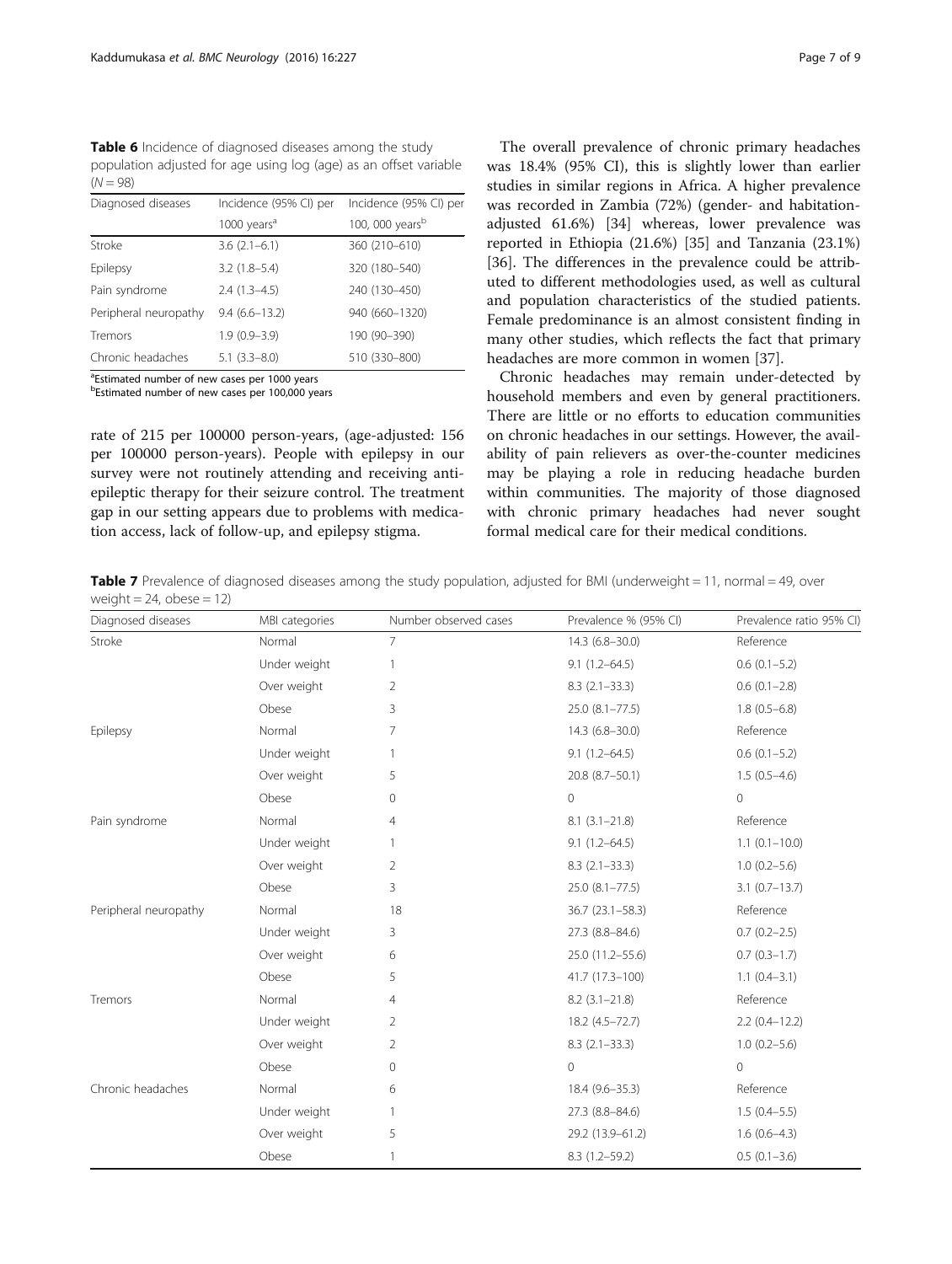<span id="page-7-0"></span>Few studies have explored the presence of peripheral neuropathy within community populations. Majority of studies have explored neuropathy in subjects who are diabetic or HIV infected. Our study reports a crude prevalence (95% CI) of 33.7 (23.9–47.4). This was based on symptoms and clinical examination with a monofilament no objective assessment with electro-neuromyography was performed. This may over estimate the prevalence of peripheral neuropathy in our settings. Focused studies utilizing the electroneuromyography are needed to explore this. However, our prevalence rates are similar to the reported prevalence among HIV infected cohorts in a range of 35–52% [[38](#page-8-0)–[41\]](#page-8-0). In this study we did not exclude HIV infected individuals and this might have affected the results. Studies among HIV infected cohorts have reported a significant association of low serum albumin levels with presence of peripheral neuropathy symptoms in HIV-infected individuals [\[40](#page-8-0), [42](#page-8-0)]. This study was conducted in rural and urban settings; it's probable that low protein diet in our communities may have a role in this high prevalence and further studies are needed to explore this.

Majority of the study participants were Baganda by tribe, this is the predominant ethnic tribe in Uganda, though contributing about 17% of the total population of Uganda. Therefore these results may be interpreted with caution as they might not represent the true findings in other ethnic tribes within Uganda. National wide, multi-ethnic studies may be needed to address this.

However, there was a low participation of males in this study, probably because males have a poor health seeking behavior [[43\]](#page-8-0) and also being the main bread winners for their households might have been away during the time of the conduct of the survey.

#### Strengths and limitations

The studied population is representative of the general population, including the rural and urban settings in Uganda. Other strengths include use of a standardised instrument to evaluate the presence of neurological disorders and neurological examination by a team of neurologists. Limitations include cross-sectional design and the fact that incidence is better estimated by prospective studies. Not all subjects who respondents to the study questionnaire followed-up to the health facilities for medical evaluation, this might have led to under-reporting of diseases. There was a low participation of males and this might not reflect a true prevalence among this population. The study enrolled only adults and excluded those aged less than 18 years, further studies are needed to describe the prevalence of neurological diseases in children.

## **Conclusions**

Neurological diseases identified in this large Ugandan survey are similar to those in the majority of tropical countries. Stroke, epilepsy, chronic headaches and peripheral nerve disorders were the most frequent neurological conditions. Further prospective studies need to be conducted to determine the true incidence of these diseases in our settings.

## Additional file

[Additional file 1:](dx.doi.org/10.1186/s12883-016-0732-y) Screening questions. (DOCX 157 kb)

#### Abbreviations

MEPI: Medical education partnership initiative; TC: Town council

#### Acknowledgments

We thank Doreen Birungi for the support and guidance. We also thank our survey subjects for participating in this study.

#### Funding

This study was supported by the National Institute of Neurological Disorders and Stroke of the National Institute of Health under MEPI – Neurology linked award number R25NS080968. The funder had no role in study design, data collection and analysis, decision to publish, or preparation of the manuscript.

#### Availability of data and materials

The minimal dataset underlying the findings in the manuscript is stored on the local server of our research group and is available for other researchers on request after approval of our local ethics committee, School of Medicine, Research and Ethics Committee (SOMREC).

#### Authors' contributions

MK, ED, and MNK collected data during the survey; LM and MK performed data analyses; MS, MD, AF and EK designed the study; LM, MK, MNK and MS wrote the paper. MS, MD, AF, and EK revised the manuscript for important intellectual content. All authors discussed the results and commented on the manuscript. All authors read and approved the final manuscript.

#### Authors' information

MK is a physician working in the neurology unit at Mulago hospital since 2006, ED is a neuro physician with vast clinical experience in neurology, working at St Francis Hospital, Nsambya. MNK is training as a neuro-physician in the neurology unit of Mulago hospital since 2009. LM is a biostatistician/clinical epidemiologist working with the Infectious Diseases Research Collaboration, Mulago and the Interuniversity Institute for Biostatistics and Statistical Bioinformatics, Hasselt University, Diepenbeek, Belgium. MS is a Professor of adult psychiatrist, Director, Neurological and Behavioral Outcomes Center, UH Cleveland Medical Center and Director, Geropsychiatry Program, MD is a Professor of neurology, University Hospitals, Cleveland medical center. AF is a Professor and Chairman of Neurology, Gilbert W. Humphrey Chair in Neurology and EK is a Professor of neurology and Fellow, Royal College of Physicians (UK).

#### Competing interests

The authors declare that they have no competing interest.

#### Consent for publication

Not applicable.

#### Ethics approval and consent to participate

Ethical approval for the study was obtained from Makerere University College of Health Sciences' School of Medicine review board and ethics committee Ref number 2013–145 and Uganda National Council of Science and Technology Ref Number. HS1551. Written informed consent was obtained before enrolling the participants into the study.